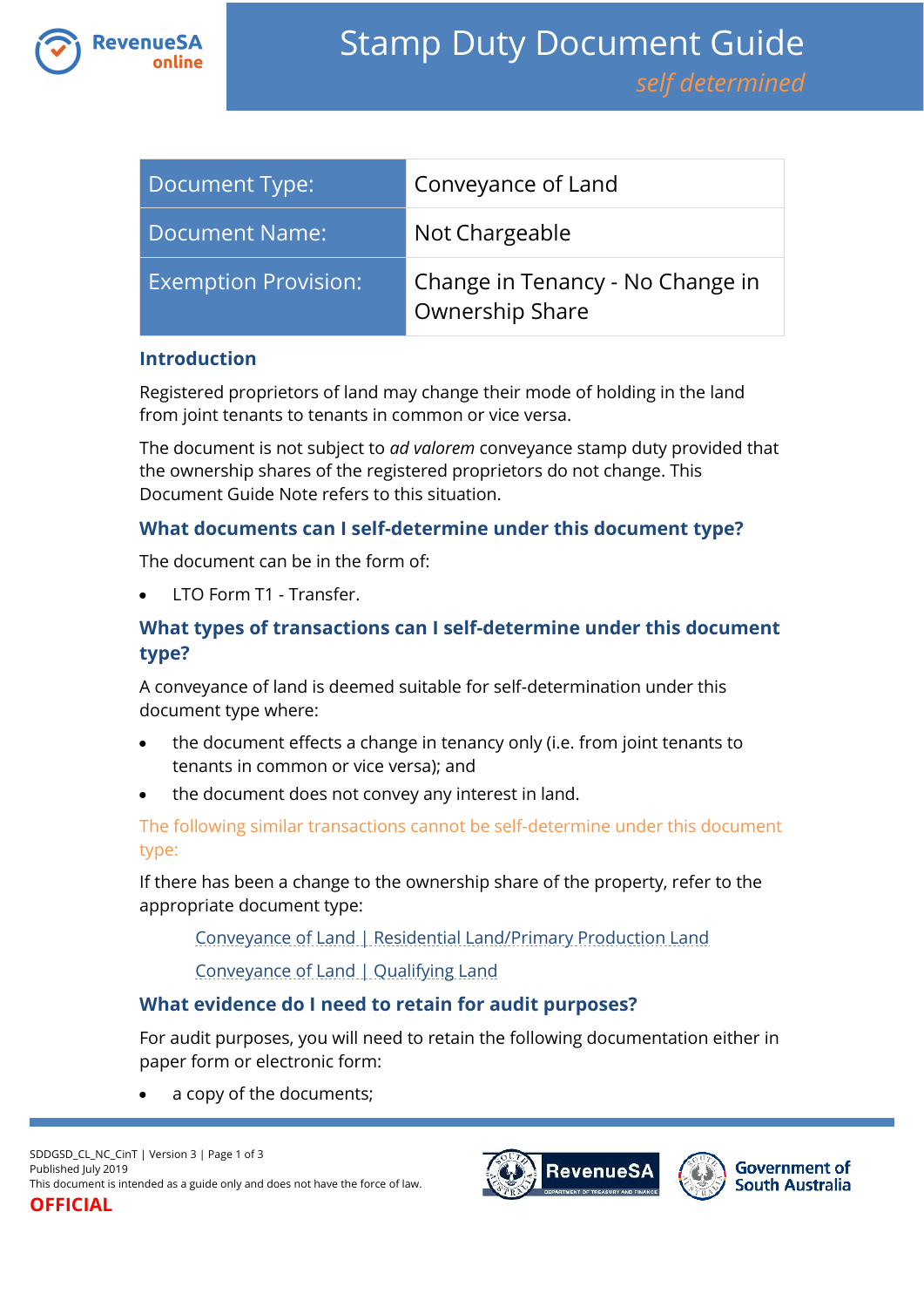

- evidence that a stamp duty determination has been made (i.e. Certificate of Stamp Duty, Document ID or stamped document); and
- a copy of the Certificate of Title.

# **What Section(s) of the** *Stamp Duties Act 1923* **applies?**

Schedule 2, Part 2, General Exemptions 29.

### **What stamp duty is payable on this document?**

If there is **no change to the ownership share** of the property (only a change to the mode of holding) the document is not liable to stamp duty and can be selfdetermined as **Not Chargeable**.

The Lands Titles Office requires this document to be self-determined prior to lodgement for registration.

### **Examples**

Joint Tenants to Tenants in Common – no change in ownership share

Ann and Bob are registered as joint tenants and would like to change their mode of holding to tenants in common.

The Transfer is from Ann and Bob as joint tenants to Ann and Bob as tenants in common.

As there is no change in ownership share the Transfer is self-determined under this document type as **Not Chargeable**.

Tenants in Common to Joint Tenants – no change in ownership share

Sally and Bill are registered as tenants in common and would like to change their mode of holding to joint tenants.

The Transfer is from Sally and Bill as tenants in common to Sally and Bill as joint tenants.

The Transfer is self-determined under this document type as **Not Chargeable**.